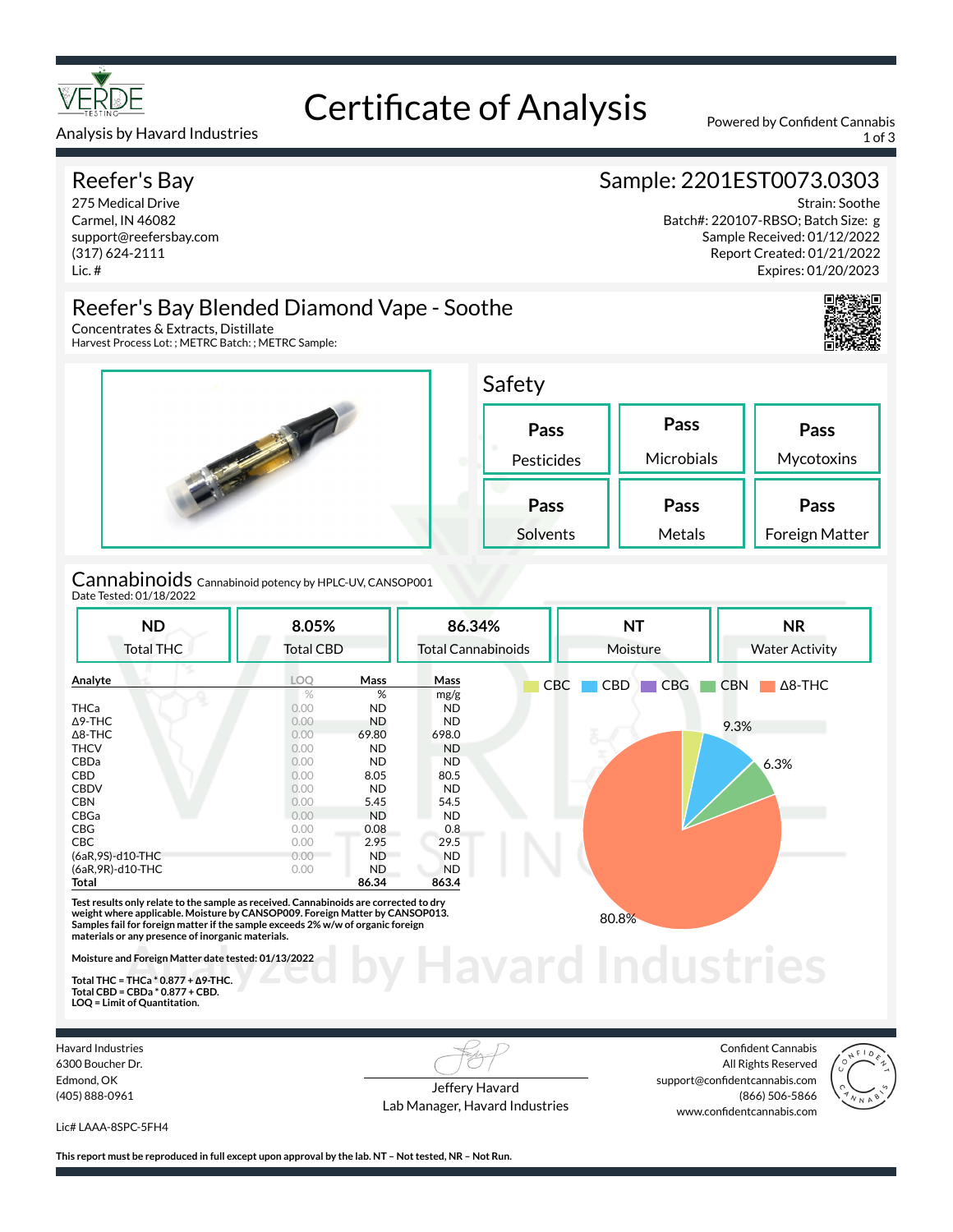

#### Analysis by Havard Industries 2 of 3

#### Reefer's Bay

275 Medical Drive Carmel, IN 46082 support@reefersbay.com (317) 624-2111 Lic. #

# Certificate of Analysis Powered by Confident Cannabis

## Sample: 2201EST0073.0303

Strain: Soothe Batch#: 220107-RBSO; Batch Size: g Sample Received: 01/12/2022 Report Created: 01/21/2022 Expires: 01/20/2023



## Reefer's Bay Blended Diamond Vape - Soothe

Concentrates & Extracts, Distillate Harvest Process Lot: ; METRC Batch: ; METRC Sample:

Terpenes <sub>Cannabinoid Terpenes by GC-FID, CANSOP005</sub>

Date Tested: 01/20/2022 01/17/2022

| Analyte             | LOO  | Mass      | Mass      |                       |
|---------------------|------|-----------|-----------|-----------------------|
|                     | $\%$ | %         | mg/g      | 1.50%                 |
| δ-Limonene          | 0.00 | 0.42      | 4.2       | <b>Total Terpenes</b> |
| β-Caryophyllene     | 0.00 | 0.42      | 4.2       |                       |
| $\beta$ -Pinene     | 0.00 | 0.28      | 2.8       |                       |
| Linalool            | 0.00 | 0.16      | 1.6       |                       |
| $\alpha$ -Bisabolol | 0.00 | 0.06      | 0.6       |                       |
| $\alpha$ -Humulene  | 0.00 | 0.04      | 0.4       | Orange                |
| Terpinolene         | 0.00 | 0.04      | 0.4       |                       |
| $\alpha$ -Pinene    | 0.00 | 0.03      | 0.3       |                       |
| Camphene            | 0.00 | 0.01      | 0.1       |                       |
| Caryophyllene Oxide | 0.00 | 0.01      | 0.1       |                       |
| Isopulegol          | 0.00 | 0.01      | 0.1       | Cinnamon              |
| Geraniol            | 0.00 | 0.00      | 0.0       |                       |
| β-Myrcene           | 0.00 | 0.00      | 0.0       |                       |
| 3-Carene            | 0.00 | 0.00      | 0.0       |                       |
| Ocimene             | 0.00 | 0.00      | 0.0       |                       |
| $\alpha$ -Terpinene | 0.00 | 0.00      | 0.0       |                       |
| cis-Nerolidol       | 0.00 | <b>ND</b> | <b>ND</b> | Pine                  |
| Eucalyptol          | 0.00 | <b>ND</b> | ND.       |                       |
| y-Terpinene         | 0.00 | <b>ND</b> | <b>ND</b> |                       |
| Guaiol              | 0.00 | <b>ND</b> | <b>ND</b> |                       |
| p-Cymene            | 0.00 | <b>ND</b> | <b>ND</b> |                       |
| trans-Nerolidol     | 0.00 | <b>ND</b> | <b>ND</b> | Lavender              |
| Total               |      | 1.50      | 15.0      |                       |
|                     |      |           |           |                       |

# **Analyzed by Havard Ind** Chamomile

**Test results only relate to the sample as received. Terpenes are corrected to dry weight where applicable. ND = Not Detected, NT = Not tested**

Havard Industries 6300 Boucher Dr. Edmond, OK (405) 888-0961

Jeffery Havard Lab Manager, Havard Industries

Confident Cannabis All Rights Reserved support@confidentcannabis.com (866) 506-5866 www.confidentcannabis.com



Lic# LAAA-8SPC-5FH4

**This report must be reproduced in full except upon approval by the lab. NT – Not tested, NR – Not Run.**

Primary Aromas